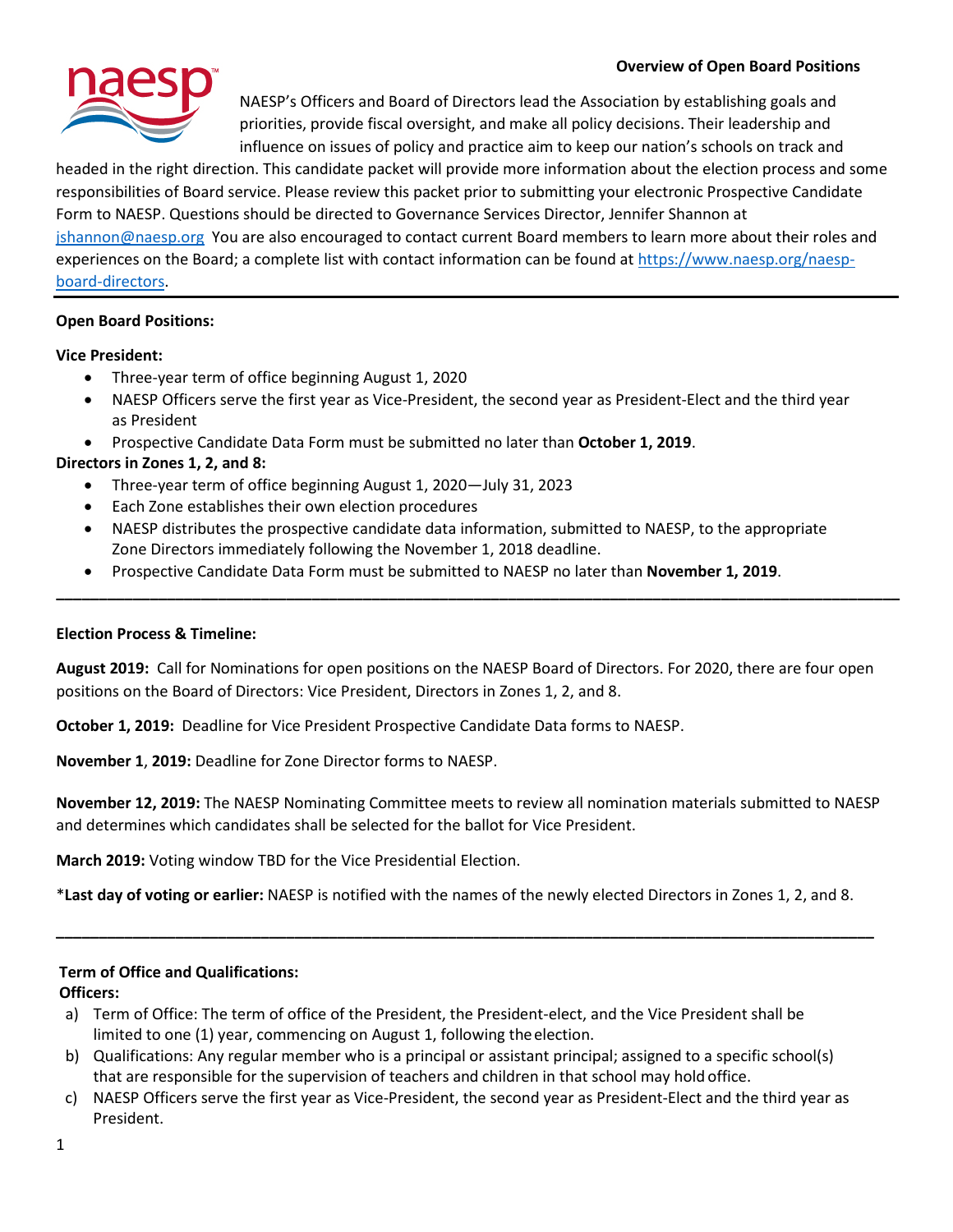## **Zone and At-Large Directors:**

- a) Term of Office: Zone and At-Large Directors shall each serve for a term of three years, commencing on August 1 following their election, with three (3) members retiring each year. The At-Large Director(s) are elected by the Board to serve a three-year term to represent the needs of the Association determined by the Board.
- b) Qualifications: Any regular member who is a principal or assistant principal; assigned to a specific school(s) that are responsible for the supervision of teachers and children may serve as a Zone or At-Large Director.

*Note: Per policy, an NAESP Officer or Director shall not concurrently serve as an Officer or Director (except in an exofficio role) of an NAESP State Affiliated organization.* 

**\_\_\_\_\_\_\_\_\_\_\_\_\_\_\_\_\_\_\_\_\_\_\_\_\_\_\_\_\_\_\_\_\_\_\_\_\_\_\_\_\_\_\_\_\_\_\_\_\_\_\_\_\_\_\_\_\_\_\_\_\_\_\_\_\_\_\_\_\_\_\_\_\_\_\_\_\_\_\_\_\_\_\_\_\_\_\_\_\_\_\_\_\_\_\_\_\_\_\_**

## **Responsibilities of Officers & Board Members:**

- a) Attend up to four meetings of the Board of Directors (3-4 days each) and up to four major events of the Association (2-3 days each) for a total of approximately 13-15 days for Directors and 15-17 days for Officers during theyear. *Travel related expenses for board meetings are reimbursed by the Association according to policy.*
- b) Prepare for all Board meetings by familiarizing himself/herself with information provided in the meeting agenda and attachments prior to the meeting date;
- c) Give oral reports on recent activities within your state/zone during Board meetings;
- d) Serve on committees, task forces and special assignments as appointed by the President;
- e) Attend state conferences within your zone;
- f) Attend an overseas conference during your second year on the Board of Directors *(optional)*;
- g) Willing to bring local/regional perspective to Board discussions while able to comprehend and integrate with NAESP's strategic goals;
- h) Assist the Board in making decisions that are in the best interests of the Association and the membership it serves;
- i) When a decision is reached, support and help implement that decision;
- j) Be informed about NAESP's vision, mission, strategic plan, services, policies and programs;
- k) Willing to communicate on an on-going basis with respective Zone members and NAESP State Representatives;
- l) Recommend nominees who will make contributions to the work of NAESP, the Board, committees and task forces;

**\_\_\_\_\_\_\_\_\_\_\_\_\_\_\_\_\_\_\_\_\_\_\_\_\_\_\_\_\_\_\_\_\_\_\_\_\_\_\_\_\_\_\_\_\_\_\_\_\_\_\_\_\_\_\_\_\_\_\_\_\_\_\_\_\_\_\_\_\_\_\_\_\_\_\_\_\_\_\_\_\_\_\_\_\_\_\_\_\_\_\_\_\_\_\_\_**

m) Conduct Zone meetings when scheduled.

### **General Board Calendar:**

### **August 1 – Term of Office Begins**

**September – Steering Committee/New Board Member Orientation** *(Officers & New Members only)* **October** – **Fall Board Meeting & National Distinguished Principals Program** (A major national recognition program for PK-8 public school principals representing all states and including several private, international and defense school principals that achieves positive publicity for individual principals, their schools and their school communities) **November – Governance Committee Meeting** *(Officers only)*

**March – Spring Board Meeting & National Leaders Conference** (A gathering of 250 plus PK-8 principals in the Washington, D.C. area representing all states for purposes of advocacy on Capitol Hill and leadership development) **July – Summer Board Meeting and Annual Conference** (The largest professional development conference for PK-8 principals features over 100 sessions and attracts about 2,500 school leaders each year from all states and Internationally)

**\_\_\_\_\_\_\_\_\_\_\_\_\_\_\_\_\_\_\_\_\_\_\_\_\_\_\_\_\_\_\_\_\_\_\_\_\_\_\_\_\_\_\_\_\_\_\_\_\_\_\_\_\_\_\_\_\_\_\_\_\_\_\_\_\_\_\_\_\_\_\_\_\_\_\_\_\_\_\_\_\_\_\_\_\_\_\_\_\_\_\_\_\_\_\_\_\_\_**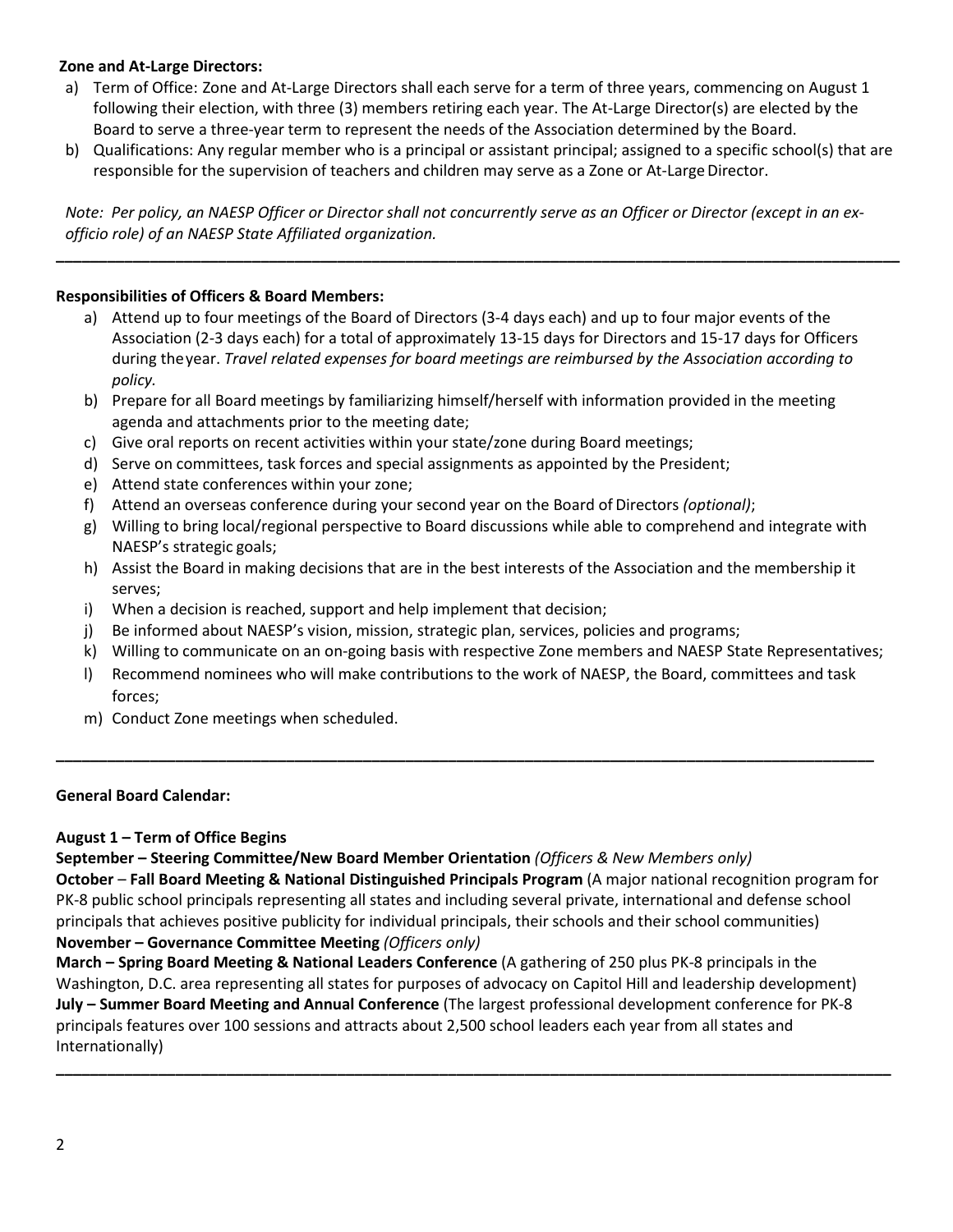### **Powers and Duties of the NAESP Board of Directors:**

- a) Establish Association goals and objectives;
- b) Act for the Association and make all policy decisions;
- c) Be responsible for approving the budget and provide fiscal oversight for the Association, including the general supervision of the reserve funds;
- d) Determine the date and location of meeting(s) of the General Assembly;
- e) Attend and serve as voting members of the General Assembly;
- f) Determine the Association dues of all membership categories;
- g) Approve membership benefits;
- h) Approve, for affiliation, a recognized state association which has the largest number of Association members and any related recognitions therein;
- i) Review all reports of Association officers and committees and provide appropriate reports to the General Assembly;
- j) Establish procedures for initiative, referendum, and recall;
- k) Censure, suspend, or expel, for cause, any member of the Association after due notice and hearing, by twothirds vote of the Board of Directors;
- l) Vacate censure or reinstate a suspended or expelled member by a two-thirds vote of the Board;
- m) Establish committees;
- n) Develop guidelines for each committee to follow;
- o) Establish the fiscal year of the Association;
- p) Employ, supervise, and evaluate the Executive Director, and renew or terminate the contract;
- q) Continue in office in the event of national emergency and conduct the business of the Association until such time as operations can be carried on in the prescribed manner;
- r) Amend or appeal amendments to Bylaws and adopt revisions to the platform; and
- s) Have such other powers and perform such other duties as may be provided for in the Bylaws and by statute.

\*Refer to th[e NAESP Bylaws](https://www.naesp.org/sites/default/files/election/bylaws-amdmts-2017-10.pdf) for a complete description of the Composition, Qualifications, and Powers and Duties for the Board of Directors.

**\_\_\_\_\_\_\_\_\_\_\_\_\_\_\_\_\_\_\_\_\_\_\_\_\_\_\_\_\_\_\_\_\_\_\_\_\_\_\_\_\_\_\_\_\_\_\_\_\_\_\_\_\_\_\_\_\_\_\_\_\_\_\_\_\_\_\_\_\_\_\_\_\_\_\_\_\_\_\_\_\_\_\_\_\_\_\_\_\_\_\_\_\_\_**

# **Impact and Importance of the Role of NAESP Officers and Board of Directors:**

NAESP's Officers and Board of Directors enhance the reputation and reach of their respective schools and districts through their leadership and influence on issues of policy and practice that aim to keep our nation's schools on track and headed in the right direction. The value-add for a superintendent in allowing a principal this opportunity is that it gives them and the district their own stakeholder in the national arena. The experiences, awareness, exposure and knowledge these individuals gain can inform and set the groundwork for true change and innovation in education and within their own district/state. As an individual, it broadens their understanding of themselves as a leader and helps them to grow outside the parameters of their current and immediate lenses. They see themselves as part of something greater and as part of a collective outside the immediate. They get the opportunity to network with principals from across the nation and forge new alliances.

The efforts of NAESP's Officers and Board of Directors lead to positive enhancements for educators at all levels – federal, state, and local. Dealing with educational challenges and opportunities allows an NAESP Officer or Board Member to utilize and expand his/her experience as: (1) A highly effective school leader in creating optimum learning environments for children and youth; (2) a proponent of high-quality professional development for principals and teachers; (3) an advocate for using the latest educational research to improve school management and classroom instruction;

(4) an influential national educational leader impacting policy at the local, state and federal levels on behalf of principals, schools and children; and (5) generating positive publicity and providing critical voice to the national educational dialog. In all these areas and more, NAESP's President, particularly, gains experiences that become assets to draw upon for the benefit of his/her school district and school community.

In these efforts, NAESP's Officers and Board of Directors gain practice that enhances their role as an educational leader, including: